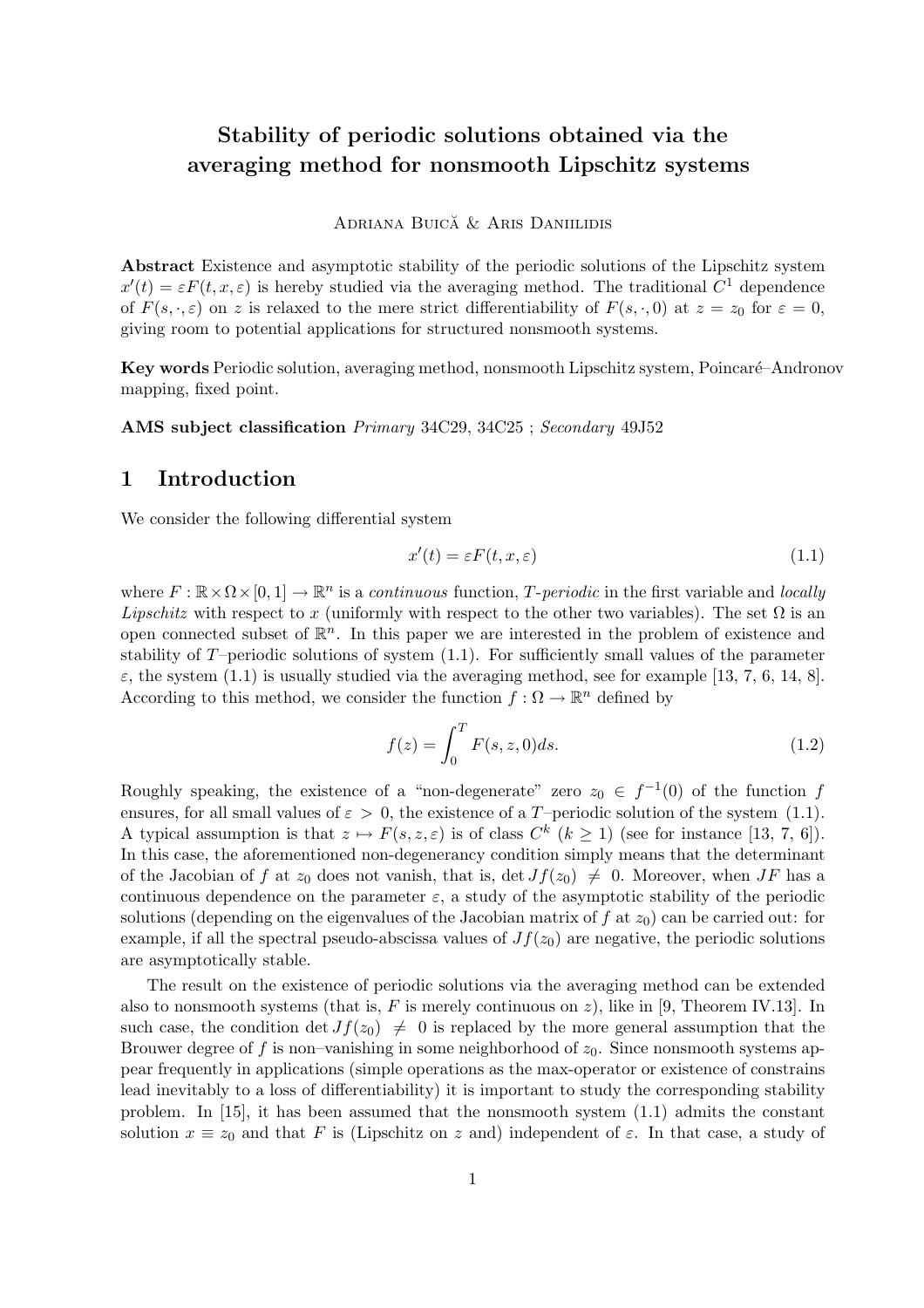stability of the constant solution has been carried out, via the global asymptotic stability of the averaged system  $y' = \varepsilon f(y)$ , see [15, Theorem 2]. In [10, Theorem 3.1] it has been proved that the same result holds when  $F$  is continuous and degree zero homogeneous. Both approaches make use of Lyapunov functions and converse Lyapunov theorems.

In this work we study the stability of the nontrivial periodic solutions of (1.1) and we show that the assumption that the function  $z \mapsto F(s, z, \varepsilon)$  is  $C^1$  (for all  $s \in [0, T]$  and  $\varepsilon \in [0, 1]$ ) can be relaxed to the mere strict differentiability of  $z \mapsto F(s, z, 0)$  at  $z = z_0$  for almost all  $s \in [0, T]$ . In this case we show in particular that f will be differentiable at  $z_0$  (Proposition 3), hence the study of stability of the periodic solution can again be carried out via the eigenvalues (spectral pseudo-abscissa) of the Jacobian matrix of f at  $z_0$  (Theorem 8).

The proof of our main result can be roughly summarized as follows: We study the Poincaré– Andronov operator,  $P(\cdot,\varepsilon)$ , of the system (1.1). This operator is locally Lipschitz, but not differentiable. Instead of the classical derivative we work with the generalized Jacobian (see [5, Section 2.6] and (3.9) below). We prove that, for  $\varepsilon > 0$  sufficiently small, all the generalized Jacobian matrices at a fixed point  $z_{\varepsilon}$  of  $P(\cdot,\varepsilon)$  are close to the Jacobian matrix of  $I + \varepsilon f$  at  $z_0$ . This simple fact yields for example the asymptotic stability of the system (1.1) in the case that  $Jf(z_0)$  is normal (thus diagonalizable in  $\mathbb{C}$ ) with negative pseudo-abscissa values (Theorem 8) or the instability in case that  $Jf(z_0)$  is normal and all its eigenvalues have positive real part (Theorem 10).

Let us finally mention, without entering in details, that our main results can potentially be applied to the study of stability of limit cycles of the nonsmooth system considered in [4]. As an illustration, we study a simplified planar system at the end of Section 3.

# 2 Notation and preliminaries

In this section we fix our notation and present some useful basic results. Throughout this work we shall deal with the system (1.1) and we shall assume that  $z_0 \in \Omega$  is a zero of the function f given in (1.2). Unless otherwise stated, we shall always consider the Euclidean norm  $|| \cdot ||$ on  $\mathbb{R}^n$  and the corresponding operator norm on the space of  $n \times n$  matrices. Let us fix a ball  $B(z_0, r_0) \subset \Omega$  centered at  $z_0$  with radius  $r_0 > 0$ . Then for each  $z \in B(z_0, r_0)$  we denote by  $x(\cdot, z, \varepsilon) : [0, t_{(z,\varepsilon)}) \to \mathbb{R}^n$  the solution of (1.1) with initial point  $x(0, z, \varepsilon) = z$ . Using the local existence and uniqueness theorem (see [7, Section 1.3], for example) we deduce that there exists  $\varepsilon_0 \in (0,1]$  (sufficiently small) such that  $t_{(z,\varepsilon)} > T$  for all  $z \in B(z_0,r_0)$  and all  $\varepsilon \in [0,\varepsilon_0]$ .

We define the Poincaré–Andronov operator as follows:

$$
P: B(z_0, r_0) \times [0, \varepsilon_0] \to \mathbb{R}^n \qquad \text{with} \qquad P(z, \varepsilon) := x(T, z, \varepsilon). \tag{2.3}
$$

We recall that a solution  $x(\cdot, z, \varepsilon)$  of (1.1) satisfying  $x(0, z, \varepsilon) = x(T, z, \varepsilon)$  is T-periodic. Thus,  $z_{\varepsilon}$  is a fixed point of  $P(\cdot,\varepsilon)$  if, and only if,  $x(\cdot,z_{\varepsilon},\varepsilon)$  is a T-periodic solution of (1.1).

**Definition 1 (asymptotic stability).** (i) A fixed point  $z^*$  of the operator  $P(\cdot,\varepsilon)$  is called stable if for each  $\eta > 0$  there exists  $\delta > 0$  such that  $||z - z^*|| < \delta$  implies  $||P^n(z, \varepsilon) - z^*|| < \eta$  for all  $n \geq 0$ . A stable fixed point for which there exists  $\delta > 0$  such that for all  $z \in B(z^*, \delta)$ 

$$
\lim_{n \to +\infty} ||P^n(z, \varepsilon) - z^*|| = 0,
$$

is called asymptotically stable.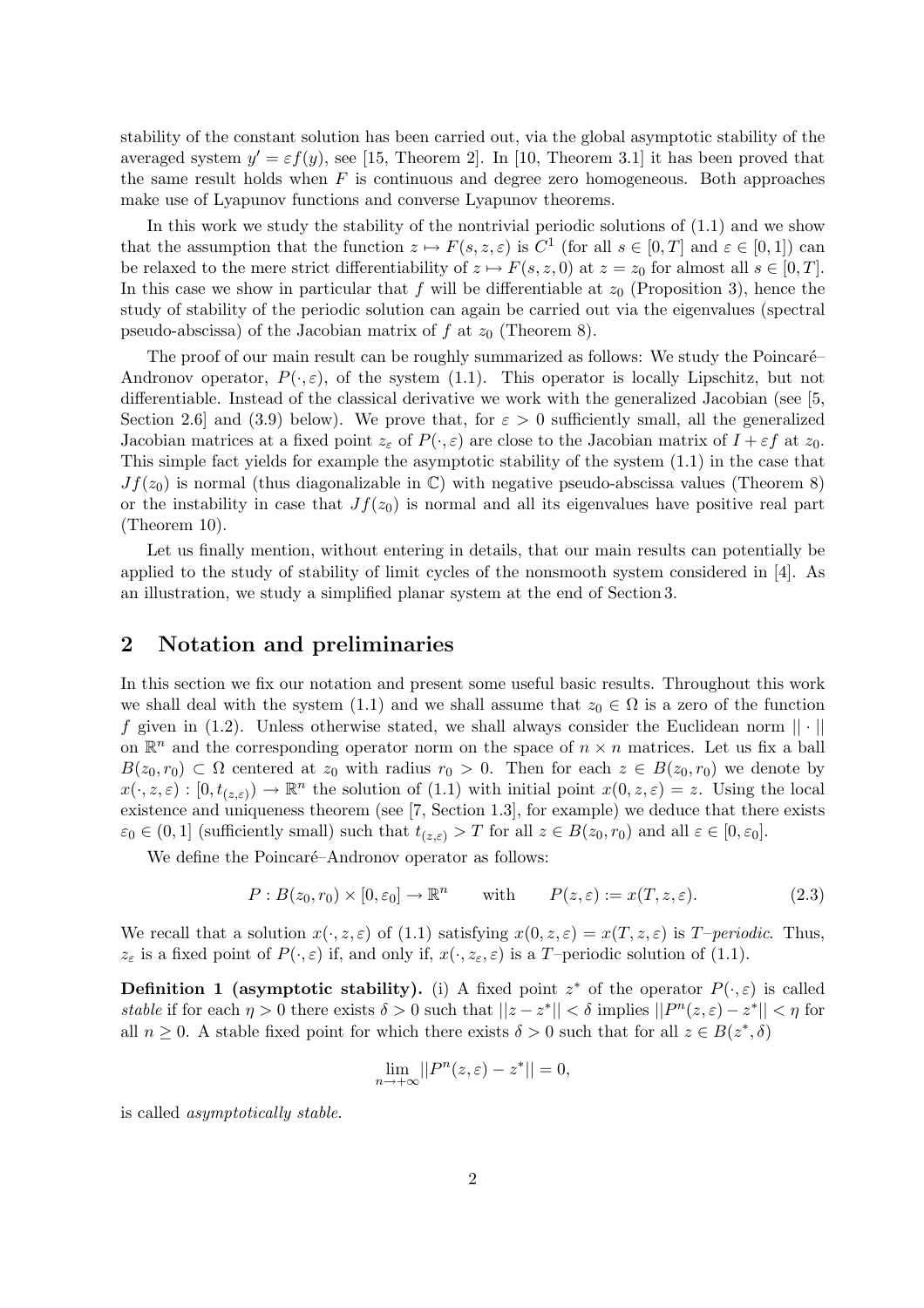(ii) A periodic solution  $x(\cdot, z^*, \varepsilon)$  of the system (1.1) is called *stable* (in the sense of Lyapunov) if for each  $\eta > 0$  there exists  $\delta > 0$  such that  $||z - z^*|| < \delta$  implies  $||x(t, z, \varepsilon) - x(t, z^*, \varepsilon)|| < \eta$  for all  $t \geq 0$ . A stable periodic solution for which there exists  $\delta > 0$  such that for all  $z \in B(z^*, \delta)$ 

$$
\lim_{t \to +\infty} ||x(t, z, \varepsilon) - x(t, z^*, \varepsilon)|| = 0,
$$

is called asymptotically stable.

The following result shows that the study of asymptotical stability of the periodic solutions of  $(1.1)$  can be reduced to the study of the Poincaré–Andronov operator (see [6], for example).

Theorem 2 (periodic solutions vs Poincaré-Andronov operator). For fixed  $\varepsilon > 0$ ,  $z_{\varepsilon}$  is an asymptotically stable fixed point of  $P(\cdot,\varepsilon)$  if, and only if,  $x(\cdot,z_{\varepsilon},\varepsilon)$  is an asymptotically stable periodic solution of (1.1).

In view of this theorem and the above definitions, it is easy to see that if there exists  $\delta > 0$ and  $0 < \rho < 1$  such that

$$
||P(z_1, \varepsilon) - P(z_2, \varepsilon)|| \le \rho ||z_1 - z_2|| \text{ for all } z_1, z_2 \in B(z^*, \delta)
$$

then the fixed point  $z^*$  of  $P(\cdot,\varepsilon)$  will be asymptotically stable, thus the same holds for the periodic solution  $x(\cdot, z^*, \varepsilon)$  of  $(1.1)$  as well.

Using the continuous dependence of the solution with respect to initial condition  $z \in B(z_0, r_0)$ and parameter  $\varepsilon \in [0, \varepsilon_0]$  (see [7, Section 1.3], for example), we deduce that there exists a compact set K with  $B(z_0, r_0) \subset K \subset \Omega$  such that for all  $(t, z, \varepsilon) \in [0, T] \times B(z_0, r_0) \times [0, \varepsilon_0]$ 

$$
x(t, z, \varepsilon) \in K. \tag{2.4}
$$

Let  $M > 0$  be such that for all  $t \in [0, T]$ ,  $x \in K$  and  $\varepsilon \in [0, \varepsilon_0]$ 

$$
||F(t, x, \varepsilon)|| \le M. \tag{2.5}
$$

Using compactness of K we also deduce the existence of a uniform Lipschitz constant  $L > 0$  of F such that for all  $t \in [0, T]$  and  $\varepsilon \in [0, \varepsilon_0]$ 

$$
||F(t, x, \varepsilon) - F(t, y, \varepsilon)|| \le L||x - y||, \quad \text{for all } x, y \in K.
$$
 (2.6)

Let us finally mention the equivalent to (1.1) integral equation for  $x(\cdot, z, \varepsilon)$ :

$$
x(t, z, \varepsilon) = z + \varepsilon \int_0^t F(s, x(s, z, \varepsilon), \varepsilon) ds
$$
\n(2.7)

for all  $t \in [0, T]$ ,  $z \in B(z_0, r_0)$  and  $\varepsilon \in [0, \varepsilon_0]$ . Combining (2.6) with (2.7) and applying the classical Gronwall Lemma, we obtain for each  $t \in [0, T]$  and  $\varepsilon \in [0, \varepsilon_0]$  that

$$
||x(t, z, \varepsilon) - x(t, w, \varepsilon)|| \le e^{\varepsilon L t} ||z - w||, \quad \text{for all } z, w \in B(z_0, r_0).
$$
 (2.8)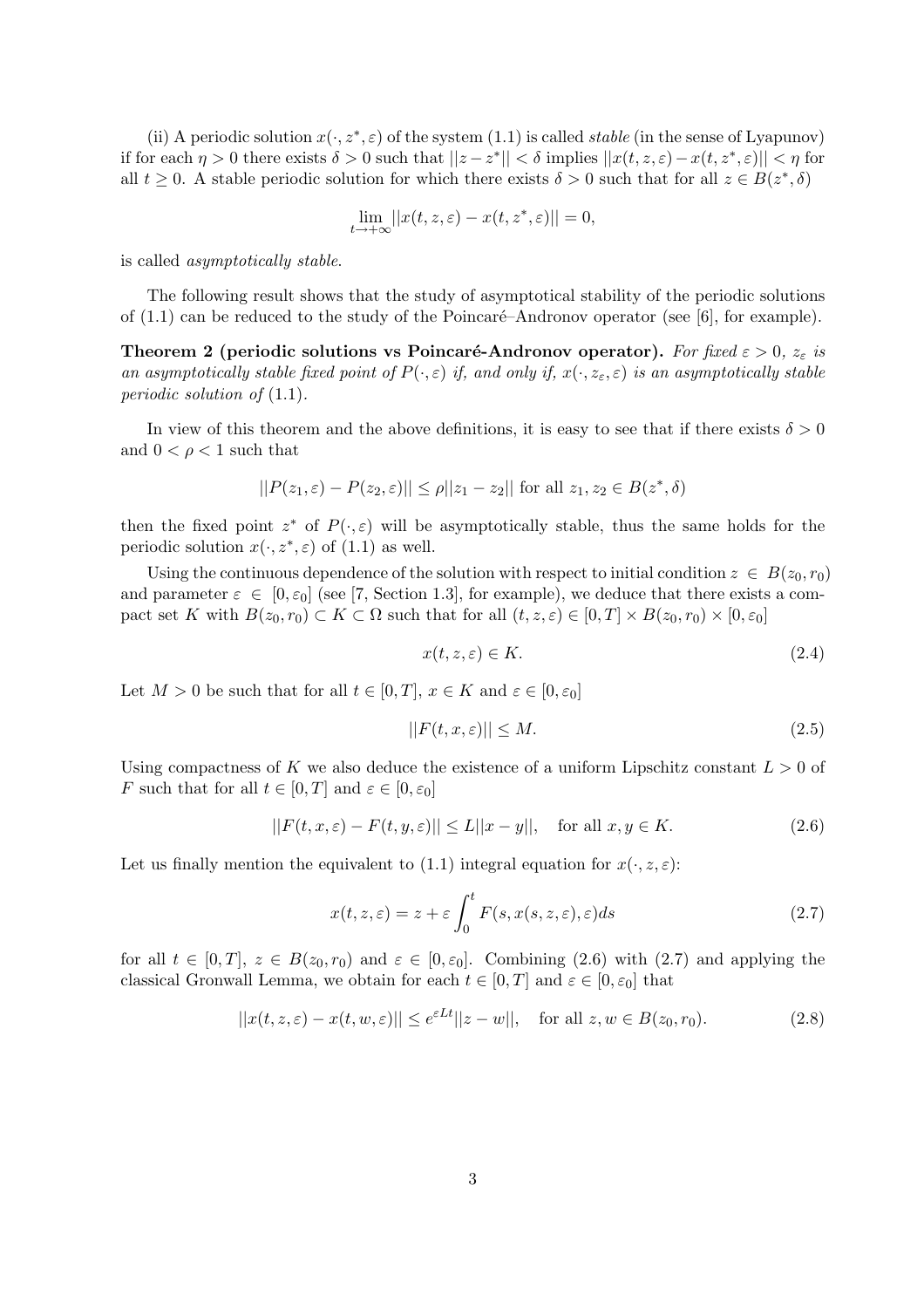## 3 Main results

We shall now study the stability of the periodic solutions of  $(1.1)$  (or equivalently of  $(2.7)$ ). In this work the  $C^1$  assumption on F is relaxed as follows:

 $(F(4))$  F(s, ·, 0) is strictly differentiable at  $z_0$ , for almost all  $s \in [0, T]$ .

In other words, for almost all  $s \in [0, T]$ , there exists  $A(s) := JF(s, z_0, 0)$  such that

$$
\lim_{z \to z_0} ||u||^{-1} ||F(s, z + u, 0) - F(s, z, 0) - A(s)u|| = 0.
$$

Note that the existence of the Jacobian  $JF$  is no more required for points  $(s, z, \varepsilon)$  with either  $\varepsilon > 0$  or  $z \neq z_0$ . For given (fixed) values of  $s \in [0, T]$  and  $\varepsilon \in [0, \varepsilon_0]$ , we shall consider instead, the generalized Jacobian  $\partial F(s, z, \varepsilon)$ , which is defined as the closed convex envelope of all possible limits of Jacobians of points  $(s, z_n, \varepsilon)$  of differentiability of  $F(s, \cdot, \varepsilon)$  as  $z_n \to z$ ([5, Definition 2.6.1]). An even more general description can be found in [12, Theorem 9.62]. More precisely, if  $D_F(s,\varepsilon)$  denotes the points of differentiability of  $F(s,\cdot,\varepsilon)$ , it follows by the Rademacher theorem that  $\mathbb{R}^n \diagdown D_F(s, \varepsilon)$  is of Lebesgue measure zero. Then given any null subset N of  $\mathbb{R}^n$  the following formula holds:

$$
\partial F(s, z, \varepsilon) = \overline{\mathrm{co}} \left\{ B_{\varepsilon} = \lim_{z_n \to z} JF(s, z_n, \varepsilon); \quad z_n \in D_F(s, \varepsilon) \setminus N \right\}.
$$
 (3.9)

We shall also need make the following mild assumption, which can be seen as a relaxation of the continuous dependence of the Jacobian  $JF$  on the parameter  $\varepsilon \in [0, \varepsilon_0]$  in the  $C^1$  case.

 $(\mathcal{H}_2)$  For all  $\eta > 0$ , there exists  $\delta > 0$  such that for all  $z \in B(z_0, \delta), \varepsilon \in [0, \delta]$ and  $s \in [0, T]$ :  $\partial F(s, z, \varepsilon) \subset \partial F(s, z_0, 0) + B(0, \eta)$ 

Before we proceed, let us observe that  $(\mathcal{H}_1)$  has the following useful consequence (the interested reader might want to compare this result with [5, Theorem 7.4.1]):

**Proposition 3 (strict differentiability of f).** Under the assumption  $(\mathcal{H}_1)$ , the function f defined in (1.2) is strictly differentiable at  $z_0$  with derivative

$$
Jf(z_0) = \int_0^T A(s)ds.
$$

*Proof.* Set  $A(s) := JF(s, z_0, 0)$  for all  $s \in [0, T]$  where the Jacobian exists and note that the set  ${A(s) : s \in [0, T] \text{ a.e.}}$  is bounded by the Lipschitz constant L of F. Thus  $A = \int_0^T A(s)$ .  $\int_0^1 A(s) ds$  is well–defined. We need to prove the equality

$$
\lim_{z \to z_0} ||u||^{-1}||f(z+u) - f(z) - Au|| = 0.
$$

To this end, consider the sequences  $z_n \to z_0$ ,  $u_n \to 0$ . The conclusion follows using the inequality

$$
\frac{||f(z_n+u_n)-f(z_n)-Au_n||}{||u_n||} \leq \int_0^T \frac{||F(s,z_n+u_n,0)-F(s,z_n,0)-A(s)u_n||}{||u_n||} ds,
$$

assumption  $(\mathcal{H}_1)$  and the Lebesgue dominated convergence theorem.

 $\Box$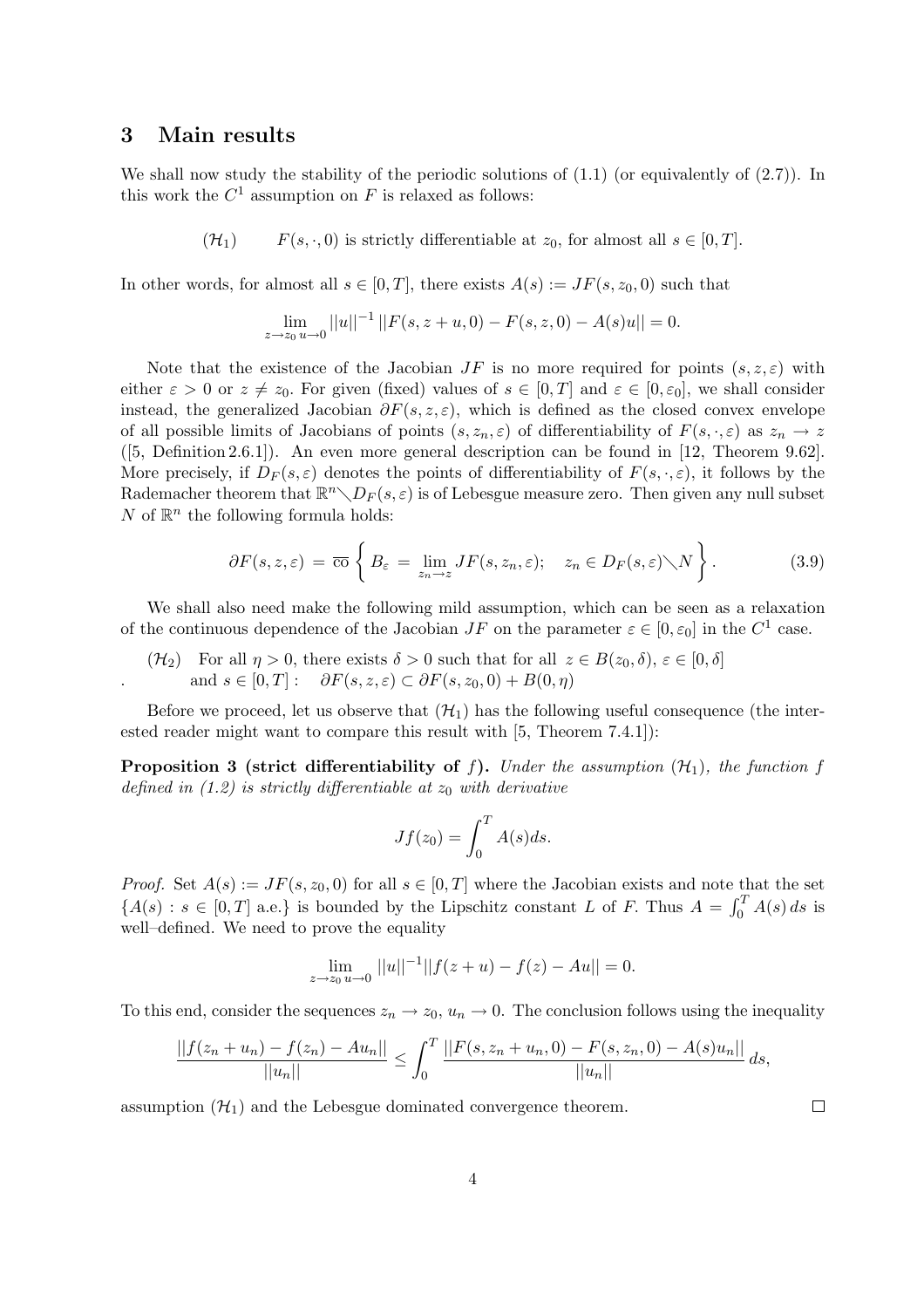Let us introduce for every  $\varepsilon \geq 0$  the functions  $g_{\varepsilon}, h_{\varepsilon}: B(z_0, r_0) \to \mathbb{R}^n$  defined by

$$
g_{\varepsilon}(z) = \int_0^T F(s, x(s, z, \varepsilon), \varepsilon) ds,
$$
\n(3.10)

and

$$
h_{\varepsilon}(z) = \int_0^T \left[ F(s, x(s, z, \varepsilon), \varepsilon) - F(s, z, 0) \right] ds.
$$
 (3.11)

Observe that  $h_{\varepsilon}(z) = g_{\varepsilon}(z) - f(z)$  and  $g_0(z) = f(z)$ .

**Proposition 4 (Lipschitz estimation of**  $h_{\varepsilon}$  around  $z_0$ ). Under the assumptions ( $\mathcal{H}_1$ ) and (H<sub>2</sub>), for every  $\eta > 0$  there exists  $\delta > 0$  such that for all  $\varepsilon \leq \delta$ , the function  $h_{\varepsilon}$  is Lipschitz on  $B(z_0, \delta)$  with a Lipschitz constant at most equal to  $\eta$ , that is

$$
||h_{\varepsilon}(w) - h_{\varepsilon}(z)|| \le \eta ||w - z|| \quad \text{for all } w, z \in B(z_0, \delta).
$$

Proof. Set

$$
M_1 = LT e^{LT} \int_0^T ||A(s)|| ds \quad \text{and} \quad M_2 = T (1 + e^{LT}) \quad (3.12)
$$

and fix any  $\eta > 0$ . Using  $(\mathcal{H}_2)$ , choose  $0 < \delta_1 \le r_0$  such that for all  $z \in B(z_0, \delta_1)$  all  $\varepsilon \in (0, \delta_1)$  and all  $s \in [0, T]$  the following relation holds:

$$
\partial F(s, z, \varepsilon) \subset \partial F(s, z_0, 0) + B(0, \frac{\eta}{2M_2}).
$$
\n(3.13)

Let

$$
\delta = \min\left\{\varepsilon_0, \frac{\delta_1}{2}, \frac{\delta_1}{2MT}, \frac{\eta}{2M_1}\right\} \tag{3.14}
$$

and fix any  $0 < \varepsilon \leq \delta$ . By (2.7) we deduce that

$$
||x(s, z, \varepsilon) - z|| \le \varepsilon \int_0^s ||F(t, x(t, z, \varepsilon), \varepsilon)|| dt \le \varepsilon MT \le \delta_1/2,
$$

thus for every  $z \in B(z_0, \delta_1/2)$  and  $s \in [0, T]$  we get

$$
x(s, z, \varepsilon) \in B(z_0, \delta_1). \tag{3.15}
$$

Let now  $z, w \in B(z_0, \delta_1/2)$ , with  $z \neq w$ . To simplify notation we shall write in the sequel x instead of  $x(s, z, \varepsilon)$  and y instead of  $x(s, w, \varepsilon)$ . Applying [5, Proposition 2.6.5] (generalized mean value theorem) we obtain  $\xi^*(s) \in \text{co }\partial F(s,[x,y],\varepsilon), \rho^*(s) \in \text{co }\partial F(s,[z,w],0)$  such that

$$
F(s, y, \varepsilon) - F(s, x, \varepsilon) = \langle \xi^*(s), y - x \rangle \tag{3.16}
$$

and

$$
F(s, w, 0) - F(s, z, 0) = \langle \rho^*(s), w - z \rangle.
$$
 (3.17)

Since  $z, w, x, y \in B(z_0, \delta_1)$ , using (3.13) and the convexity of the norm we deduce that for almost all  $s \in [0, T]$ ,

$$
\xi^*(s), \rho^*(s) \in B(A(s), \frac{\eta}{2M_2}).
$$
\n(3.18)

Note that

$$
||h_{\varepsilon}(w) - h_{\varepsilon}(z)|| \leq \int_0^T ||F(s, y, \varepsilon) - F(s, x, \varepsilon) - (F(s, w, 0) - F(s, z, 0))|| ds
$$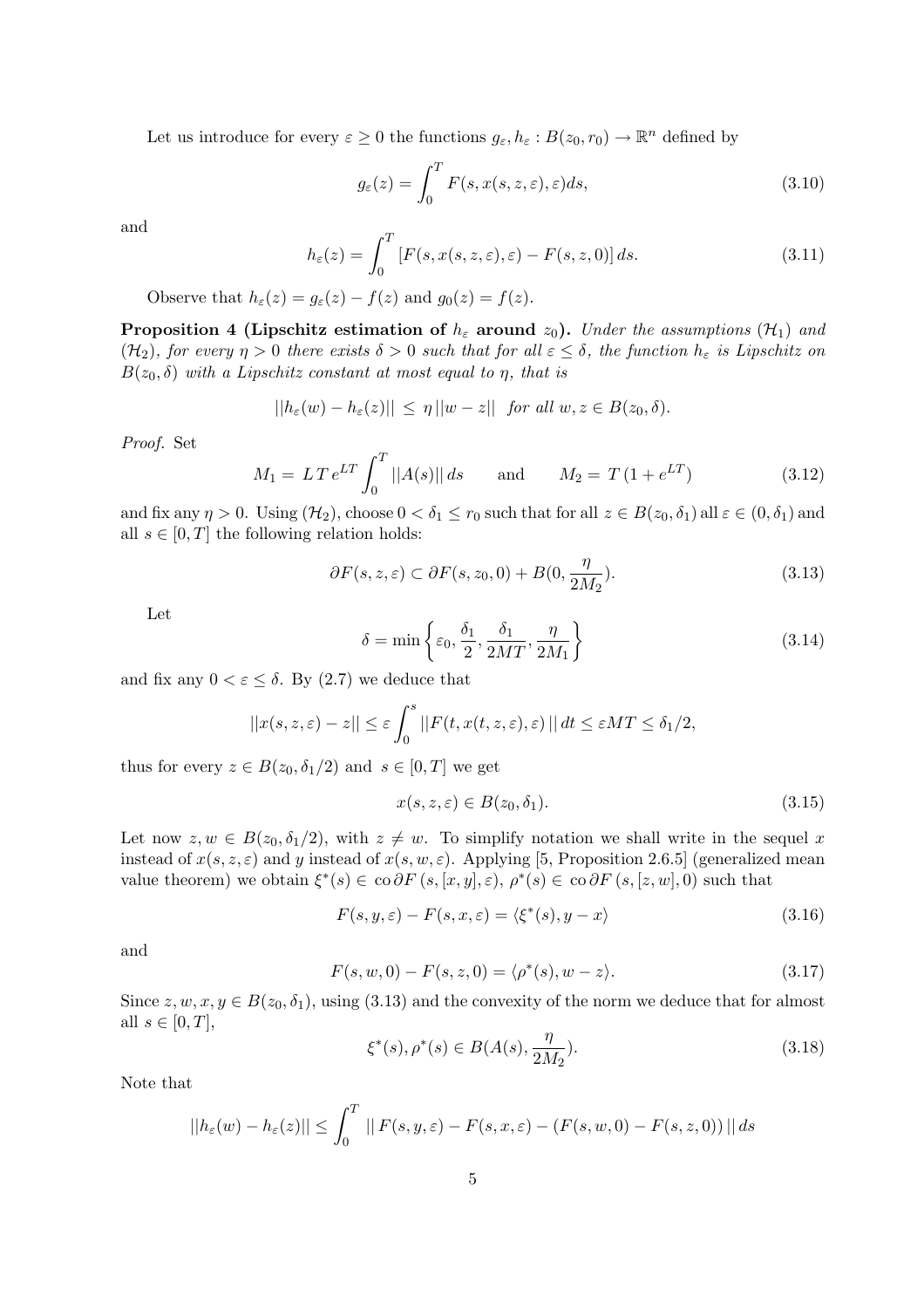thus in view of (3.16), (3.17) and (3.18)

$$
||h_{\varepsilon}(w) - h_{\varepsilon}(z)|| \le \int_0^T || \langle A(s), y - x - (w - z) \rangle || ds + \frac{\eta}{2M_2} \int_0^T (||y - x|| + ||w - z||) ds \tag{3.19}
$$

In view of (2.8), we get  $||y-x|| \le e^{\varepsilon L s} ||z-w||$ , thus since  $\varepsilon \le 1$  and  $s \le T$  it follows from (3.12) that  $\mathbf{r}^T$ 

$$
\frac{\eta}{2M_2} \int_0^T (||y-x|| + ||w-z||)ds \le (\eta/2)||w-z||. \tag{3.20}
$$

On the other hand, since

$$
\int_0^s ||F(t,y,\varepsilon)-F(t,x,\varepsilon)||dt \le L\int_0^s ||y-x||dt \le L||w-z||\int_0^s e^{\varepsilon Lt}dt \le LTe^{LT}||w-z||,
$$

it follows from (2.7) and (3.14) that

$$
\int_0^T ||\langle A(s),y-x-(w-z)\rangle||ds \leq \varepsilon \left( LTe^{LT} \int_0^T |A(s)|ds \right) ||w-z|| \leq (\eta/2) ||w-z||.
$$

Combining this last relation with (3.19) and (3.20) the assertion follows.

Using Proposition 4 we obtain the following result.

Proposition 5 (persistence of generalized Jacobians around  $z_0$ ). Under the assumptions  $(\mathcal{H}_1)$  and  $(\mathcal{H}_2)$ , for every  $\eta > 0$  there exists  $\delta > 0$  such that for all  $\varepsilon \leq \delta$ , all  $z \in B(z_0, \delta)$  and all generalized Jacobians  $\Gamma_{\varepsilon} \in \partial g_{\varepsilon}(z)$  we have

$$
||\Gamma_{\varepsilon} - A|| \le \eta,\tag{3.21}
$$

 $\Box$ 

where  $A = Jf(z_0)$  (cf. Proposition 3).

*Proof.* Note that  $g_{\varepsilon}(z) = f(z) + h_{\varepsilon}(z)$  and that all three functions are locally Lipschitz, thus differentiable almost everywhere. Let us denote by  $D_f$  (respectively,  $D_q$ ,  $D_h$ ) the points of differentiability of f (respectively,  $g_{\varepsilon}, h_{\varepsilon}$ ), and  $N = \mathbb{R}^n \setminus (D_f \cap D_h)$ . Note that N is a Lebesgue null set, thus the generalized Jacobian of  $g_{\varepsilon}$  is given by the formula:

$$
\partial g_{\varepsilon}(z) = \overline{\mathrm{co}} \left\{ B_{\varepsilon} = \lim_{z_n \to z} (Jf(z_n) + Jh_{\varepsilon}(z_n)); \ z_n \in D_f \cap D_h \right\}.
$$

Fix  $\eta > 0$  and let  $B_{\varepsilon}$  be defined as in the above formula. Then applying Proposition 4 for  $\eta_1 = \eta/2$ we obtain  $\delta_1 > 0$  such that for all  $0 < \varepsilon \leq \delta_1$ , the function  $h_{\varepsilon}(\cdot)$  is Lipschitz with constant at most  $\eta/2$  on  $B(z_0, \delta_1)$ . This yields  $||Jh_{\varepsilon}(w)|| \leq \eta/2$  for all  $\varepsilon \leq \delta_1$  and all  $w \in D_h \cap B(z_0, \delta_1)$ . Since  $\partial f$  is upper semicontinuous and  $\partial f(z_0) = \{A\}$ , there exists  $\delta_2 > 0$  such that  $\partial f(w) \subset B(A, \eta/4)$ for all  $w \in B(z_0, \delta_2)$ . Let  $\delta = \min{\{\delta_1, \delta_2\}}$  and fix  $z \in B(z_0, \delta/2)$ . Let  $n_1 > 0$  be such that for all  $n \geq n_1$  we have  $||B_\varepsilon - (Jf(z_n) + Jh_\varepsilon(z_n))|| \leq \eta/4$  and  $z_n \in B(z, \delta/2)$ . In particular, since  $z_n \in B(z_0, \delta_1)$  for  $n \geq n_1$  we obtain

$$
||Jh_{\varepsilon}(z_n)|| \le \eta/2 \quad \text{and} \quad ||Jf(z_n) - A|| \le \eta/4.
$$

This yields

$$
||B_{\varepsilon}-A|| \leq ||B_{\varepsilon}-(Jf(z_n)+Jh_{\varepsilon}(z_n))||+||Jf(z_n)-A||+||Jh_{\varepsilon}(z_n)|| \leq \eta,
$$

thus for all  $\varepsilon \leq \delta$  and all  $z \in B(z_0, \delta)$  we get  $||B_{\varepsilon} - A|| \leq \eta$  and the result follows from the convexity of the ball  $B(A, \eta)$ .  $\Box$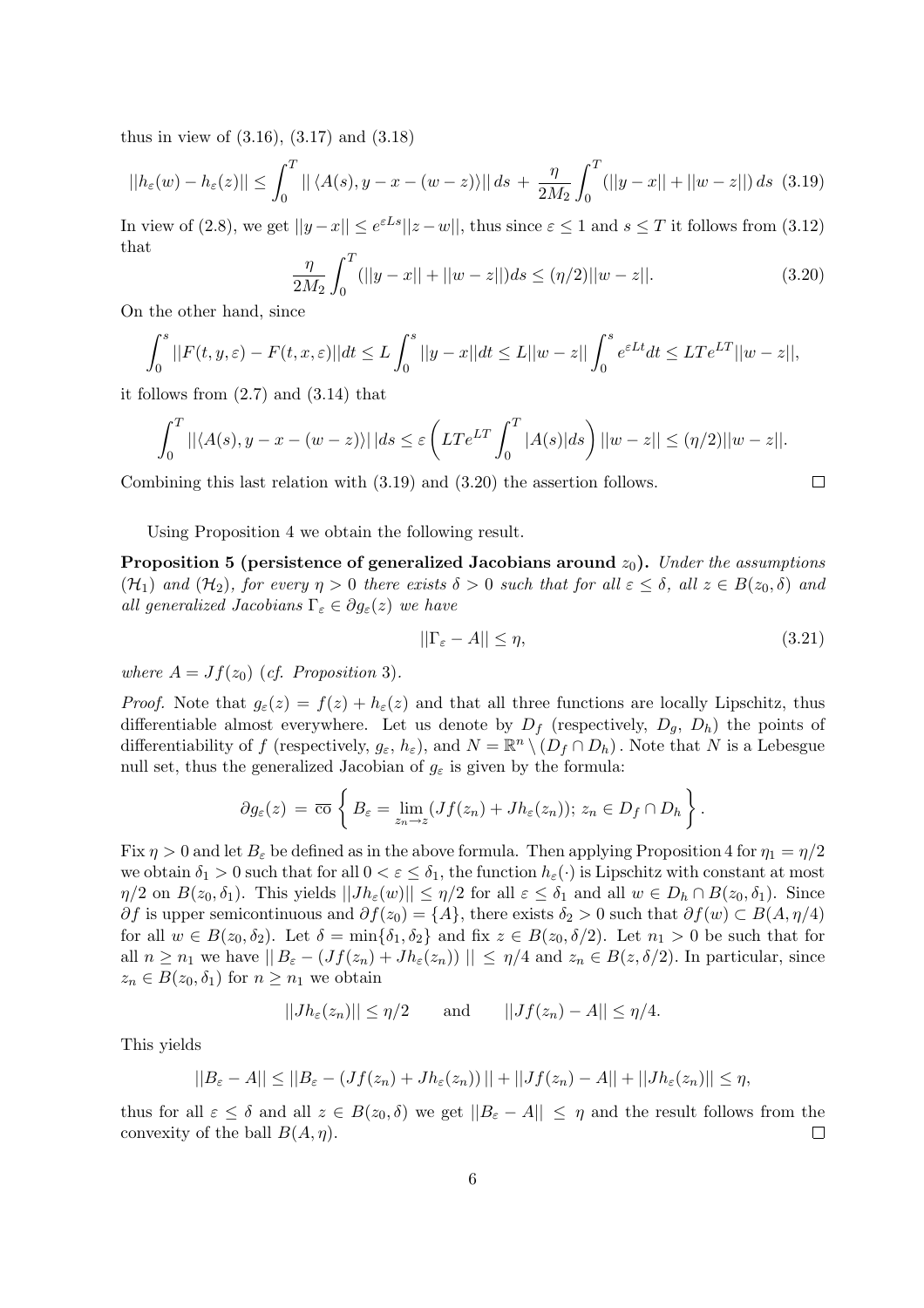We further denote by spec  $(\Gamma)$  the (complex) eigenvalues of the matrix  $\Gamma$ . Using the continuity of the spectral mapping we obtain directly the following corollary.

Corollary 6 (Spectral stability of generalized Jacobians). Fix any  $\eta > 0$  and assume  $\sec(A) = {\lambda_1, \ldots, \lambda_k}$  for  $A = Jf(z_0)$ . Then there exists  $\delta_0 > 0$  such that for all  $\varepsilon \in [0, \delta_0]$ ,  $z \in B(z_0, \delta_0)$  and  $\Gamma_{\varepsilon} \in \partial g_{\varepsilon}(z)$ , and for all  $i \in \{1, \ldots, k\}$ 

$$
\operatorname{spec}(\Gamma_{\varepsilon}) \bigcap B(\lambda_i, \eta) \neq \emptyset \quad \text{and} \quad \operatorname{spec}(\Gamma_{\varepsilon}) \subset \bigcup_{i=1}^k B(\lambda_i, \eta)
$$

Let us discuss an application of the above result. Let us consider the set of zeros of the mapping  $(z, \varepsilon) \mapsto g_{\varepsilon}(z)$ , or equivalently, the set of fixed points of the Poincaré-Andronov operator  $P$  defined in  $(2.3)$ , that is,

$$
Z = \{ (z_{\varepsilon}, \varepsilon) \in B(z_0, \delta) \times [0, \varepsilon_0] : g_{\varepsilon}(z_{\varepsilon}) = 0 \}
$$
  
=  $\{ (z_{\varepsilon}, \varepsilon) \in B(z_0, \delta) \times [0, \varepsilon_0] : P(z_{\varepsilon}, \varepsilon) = z_{\varepsilon} \}$ 

In the  $C<sup>1</sup>$  case, (existence and) asymptotic stability of the periodic solutions is ensured if the Jacobian of f has negative spectral pseudo-abscissa values. In fact, the  $C^1$  assumption can be replaced by the assumption that for each  $\varepsilon > 0$  the Poincaré–Andronov operator  $P(\cdot, \varepsilon)$  has a fixed point  $z_{\varepsilon}$  and is differentiable there. Indeed, in such a case, shrinking  $\varepsilon$  if necessary, we deduce from the above corollary that the matrix  $JP(z_{\varepsilon}, \varepsilon)$  will have all its eigenvalues inside the unit disk of the complex plain. Let us extend this result to the nonsmooth case.

Theorem 7 (existence and asymptotic stability of periodic solutions - I). Let  $z_0\,\in\,f^{-1}(0)$ (f is defined in (1.2)) and let  $(\mathcal{H}_1)$ ,  $(\mathcal{H}_2)$  hold true. Assume  $\det(Jf(z_0)) \neq 0$  and that for some equivalent norm  $|\cdot|$  of  $\mathbb{R}^n$  (that does not depend on  $\varepsilon)$ ):

$$
|(z + \varepsilon f(z)) - (w + \varepsilon f(w))| \le (1 - \omega \varepsilon)|z - w|,
$$
\n(3.22)

for all z, w around  $z_0$ , where  $\omega > 0$ . Then for every  $\varepsilon > 0$  sufficiently small the system (1.1) has a unique and asymptotically stable periodic solution near  $z_0$  with initial value  $z_{\varepsilon}$  satisfying  $\lim_{\varepsilon \to 0} z_{\varepsilon} = z_0.$ 

*Proof.* Let us observe that the assumption  $z_0 \in f^{-1}(0)$  simply means that  $(z_0, 0) \in Z$ , while the fact that  $\det(A) \neq 0$  yields that  $z_0$  is isolated in  $f^{-1}(0)$  and its topological index with respect to  $f$  does not vanish. Thus from the theory of topological degree we deduce (see also  $[3]$ ) that for all  $\varepsilon > 0$  small enough there exists  $z_{\varepsilon}$  with  $(z_{\varepsilon}, \varepsilon) \in Z$  and  $\lim_{\varepsilon \to 0} z_{\varepsilon} = z_0$ .

Fix  $\varepsilon > 0$  and apply Proposition 4 (which remains true for the equivalent norm | · |) for  $\eta \leq \omega/2$ . We conclude that the | · |-norm of any generalized Jacobian  $\partial h_{\varepsilon}(z)$  around  $z_0$  is bounded by  $\omega/2$ . Since  $P(\cdot,\varepsilon) = I + \varepsilon f + \varepsilon h_{\varepsilon}$ , it follows easily that

$$
|P(z,\varepsilon) - P(w,\varepsilon)| \le (1 - (\omega/2)\varepsilon)|z - w|,
$$

which for  $\varepsilon > 0$  sufficiently small guarantees uniqueness and asymptotic stability of the fixed point  $z_{\varepsilon}$ .  $\Box$ 

In what follows, we denote by  $r(\Gamma)$  the spectral radius of the matrix  $\Gamma$ , that is,

 $r(\Gamma) = \max \{ |\lambda| : \lambda \in \text{spec}(\Gamma) \}.$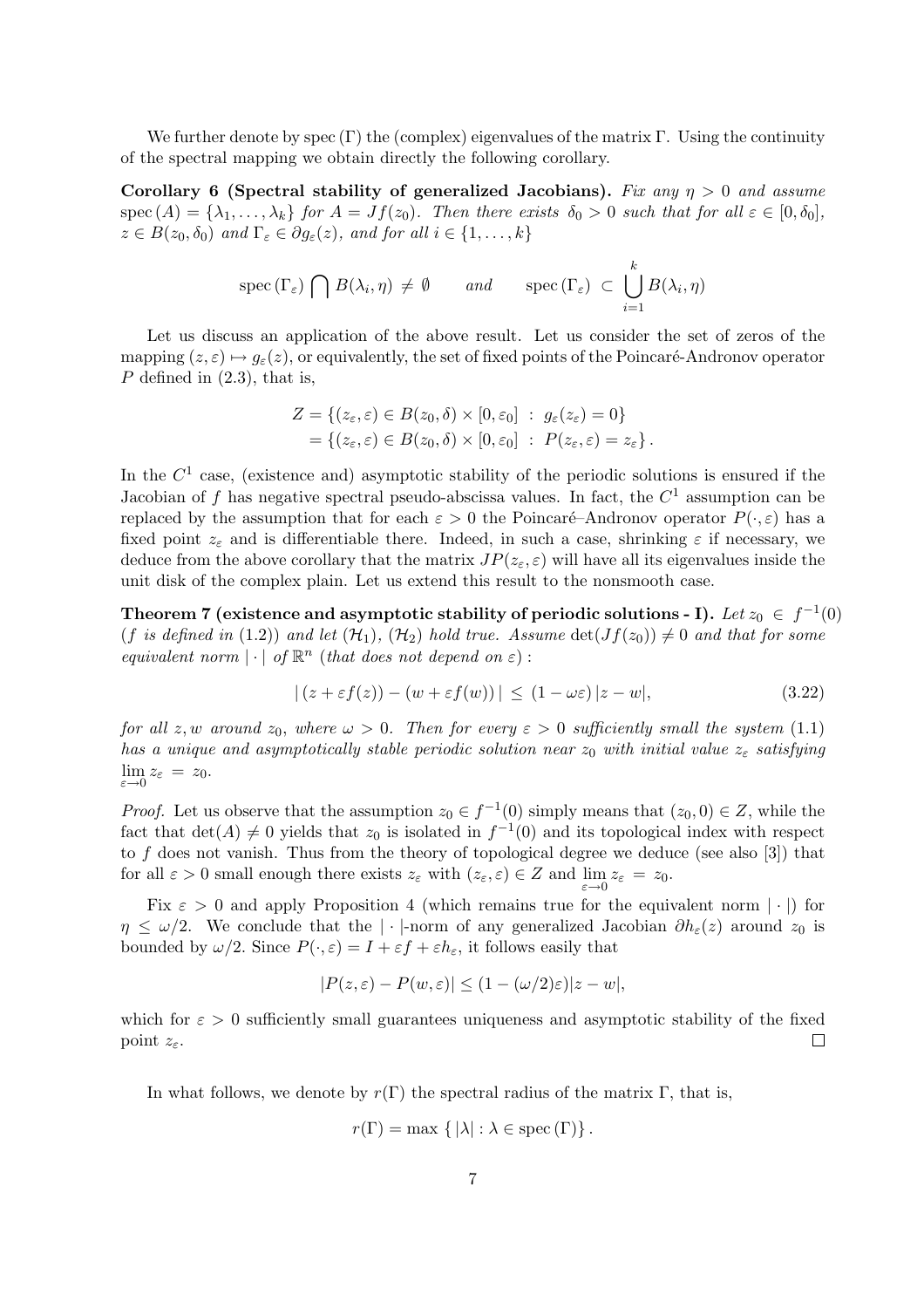Theorem 8 (existence and asymptotic stability of periodic solutions - II). Let  $z_0 \,\in\, f^{-1}(0)$ and assume  $(\mathcal{H}_1)$  and  $(\mathcal{H}_2)$ . Then the conclusion of Theorem 7 remains true provided that the matrix  $A = Jf(z_0)$  is normal (thus diagonalizable in  $\mathbb{C}$ ) and

$$
\alpha = \max\left\{ \text{Re}(\lambda) : \lambda \in \text{spec}\left(A\right) \right\} < 0. \tag{3.23}
$$

*Proof.* Since the eigenvalues of the matrix  $I + \varepsilon A$  are of the form  $1 + \varepsilon \lambda$  for  $\lambda \in \text{spec}(A)$ , it follows that p

$$
r(I + \varepsilon A) < \sqrt{1 - 2|\alpha| \varepsilon + ||A||^2 \varepsilon^2}.
$$

On the other hand, the assumption that A is normal implies that the matrix  $I + \varepsilon A$  has northonormal eigenvectors in  $\mathbb{C}^n$ , which guarantees that

$$
\max\left\{|| (I + \varepsilon A)z||_{\mathbb{C}} : z \in \mathbb{C}^n, ||z|| = 1\right\} = r(I + \varepsilon A),
$$

thus

$$
||I + \varepsilon A|| = r(I + \varepsilon A).
$$

Let  $\delta_0 \leq |\alpha|/||A||^2$  and shrink it further if necessary to ensure that for all  $\varepsilon \in (0, \delta_0]$  we have the estimate:

$$
||I + \varepsilon A|| < 1 - (|\alpha| - 2^{-1} ||A||^2 \varepsilon) \varepsilon < 1 - (|\alpha|/2) \varepsilon.
$$

From the strictly differentiability of f at  $z_0$  we deduce that, for all  $z, w$  around  $z_0$ ,

$$
|| f(z) - f(w) - A(z - w) || \leq (|\alpha|/4) ||z - w||.
$$

Then

$$
||(z + \varepsilon f(z)) - (w + \varepsilon f(w))|| \leq \varepsilon ||f(z) - f(w) - A(z - w)|| + ||I + \varepsilon A|| ||z - w||
$$
  

$$
\leq (1 - (|\alpha|/4) \varepsilon) ||z - w||.
$$

Hence (3.22) is valid around  $z_0$ , thus the conclusion follows from Theorem 7.

**Remark 9.** In the above theorem, the assumption that A is normal has been used to ensure that  $||I + \varepsilon A|| = r(I + \varepsilon A)$  for all  $\varepsilon > 0$ . In fact, for any matrix A satisfying (3.23) and any  $r(I+\varepsilon A) < \rho < 1$ , one can always define an equivalent norm  $|\cdot|$  in  $\mathbb{R}^n$  for which the corresponding operator norm satisfies  $|I + \varepsilon A| < \rho$ . However, this norm depends on  $\varepsilon$  and eventually becomes large as  $\varepsilon \to 0$ .

The following result concerns instability of the periodic solutions.

**Theorem 10 (Unstable periodic solutions).** Let  $z_0$  be a zero of the function f defined in (1.2) and assume that  $(\mathcal{H}_1)$ ,  $(\mathcal{H}_2)$  hold true and that the matrix  $A = Jf(z_0)$  is normal and

$$
\beta = \min \{ \text{Re}(\lambda) : \lambda \in \text{spec}(A) \} > 0. \tag{3.24}
$$

 $\Box$ 

Then for all  $\varepsilon > 0$  sufficiently small, (1.1) has an unstable periodic solution with initial value near  $z_0$ .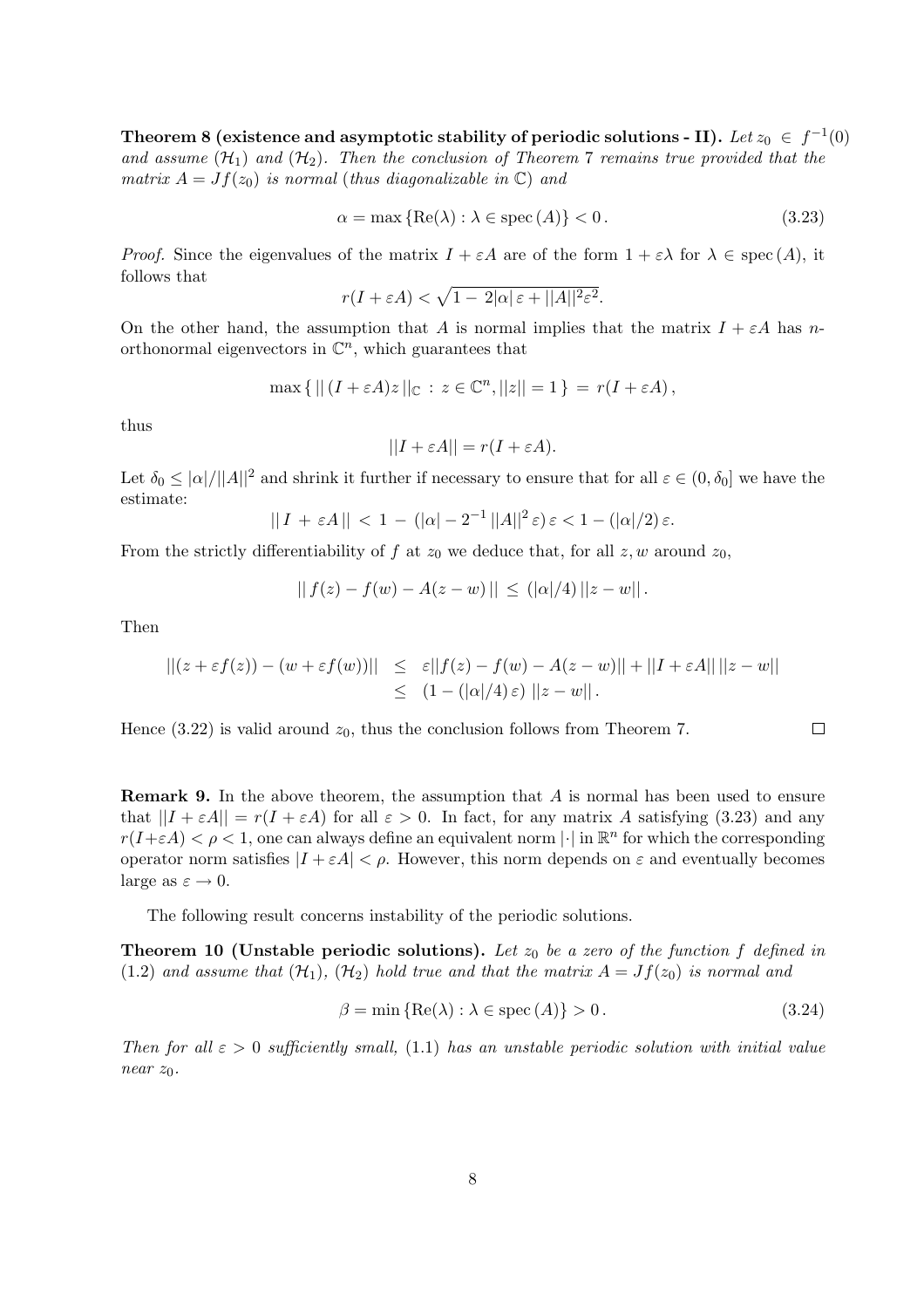*Proof.* The existence of (at least one) periodic solution with initial point near  $z_0$  follows in the same way as in Theorem 7. Let us apply Corollary 6 for  $\eta \leq \beta/2$ . Then there exists  $\delta_0 > 0$  such that for all  $\varepsilon \in (0, \delta_0]$  and  $z \in B(z_0, \delta_0)$ , every generalized Jacobian matrix  $\Gamma_{\varepsilon} \in \partial g_{\varepsilon}(z)$  satisfies  $||A - \Gamma_{\varepsilon}|| \leq \beta/2$ . It follows that

$$
\min_{||x||=1} \{ ||(I + \varepsilon \Gamma_{\varepsilon})(x)|| : x \in \mathbb{R}^n \} \ge \min_{||z||=1} \{ ||(I + \varepsilon \Gamma_{\varepsilon})(z)|| : z \in \mathbb{C}^n \} \ge 1 + \frac{\varepsilon \beta}{2},
$$

which guarantees the invertibility of the mapping  $P(\cdot, \varepsilon)$  around any  $z \in B(z_0, \delta_0)$ , see [5, Section 7.1] for details. Moreover, the inverse function  $Q(\cdot,\varepsilon)$  is Lipschitz with constant at most  $(1 + \varepsilon \beta/2)^{-1}$ . Thus, if  $z_{\varepsilon} \in B(z_0, \delta_0)$  is the initial point of a periodic solution of (1.1), then for every  $z \in B(z_0, \delta_0)$  we have

$$
||z-z_{\varepsilon}||=||Q(P(z,\varepsilon),\varepsilon)-z_{\varepsilon}||\leq (1+\frac{\varepsilon\,\beta}{2})^{-1}||P(z,\varepsilon)-z_{\varepsilon}||.
$$

This shows that  $z_{\varepsilon}$  is a repelling fixed point of  $P(\cdot, \varepsilon)$  and the conclusion follows.

Let us give an application to the existence and stability of limit cycles of a (nonsmooth) planar system, which is studied by essentially the same technique, after transformation to polar coordinates.

Example. Consider the following planar system

$$
\begin{aligned}\n\dot{x}_1 &= -x_2 + \varepsilon \, x_1 (1 - 2\varphi (x_1^2 + x_2^2)) \\
\dot{x}_2 &= x_1,\n\end{aligned} \tag{3.25}
$$

 $\Box$ 

where  $\varepsilon > 0$  is a small parameter and  $\varphi : \mathbb{R}_+ \to \mathbb{R}$  is defined as follows:

$$
\varphi(x) = \begin{cases} x, & \text{for } x \in [0, 1], \\ 1, & \text{for } x \in (1, \infty). \end{cases} \tag{3.26}
$$

Passing to polar coordinates  $x_1 = r \cos \theta$ ,  $x_2 = r \sin \theta$ , differentiating the relations  $r^2 = x_1^2 + x_2^2$ and  $\theta = \arctan(x_2/x_1)$  and eliminating the parameter t we get from (3.25) a one-dimensional equation of the form (1.1), that is,

$$
\dot{r}(\theta) \, = \, \varepsilon \, F(\theta,r,\varepsilon),
$$

where

$$
F(\theta, r, \varepsilon) = \frac{r \cos^2 \theta (1 - 2\varphi(r^2))}{1 - \varepsilon 2^{-1} \sin 2\theta (1 - 2\varphi(r^2))}.
$$

Then  $F : \mathbb{R} \times (0, \infty) \times [0, 1] \to \mathbb{R}$  is continuous,  $2\pi$ -periodic with respect to  $\theta$ , and locally Lipschitz with respect to r. Moreover it satisfies  $(\mathcal{H}_1)$  and  $(\mathcal{H}_2)$  (note that  $F(\theta, \cdot, 0)$ ) is strictly differentiable at every  $r > 0$  provided  $r \neq 1$ . Then (1.2) gives

$$
f(r) = \int_0^{2\pi} F(\theta, r, 0) d\theta = \int_0^{2\pi} r \cos \theta (1 - 2\varphi(r^2)) dr = \pi r (1 - 2\varphi(r^2)).
$$

It is easily seen that f has a unique zero at  $r_0 \in (0, \infty)$  and  $f'(r_0) < 0$  (cf. Proposition 3). We conclude that  $(3.25)$  has a unique limit cycle that is asymptotically stable.  $\Box$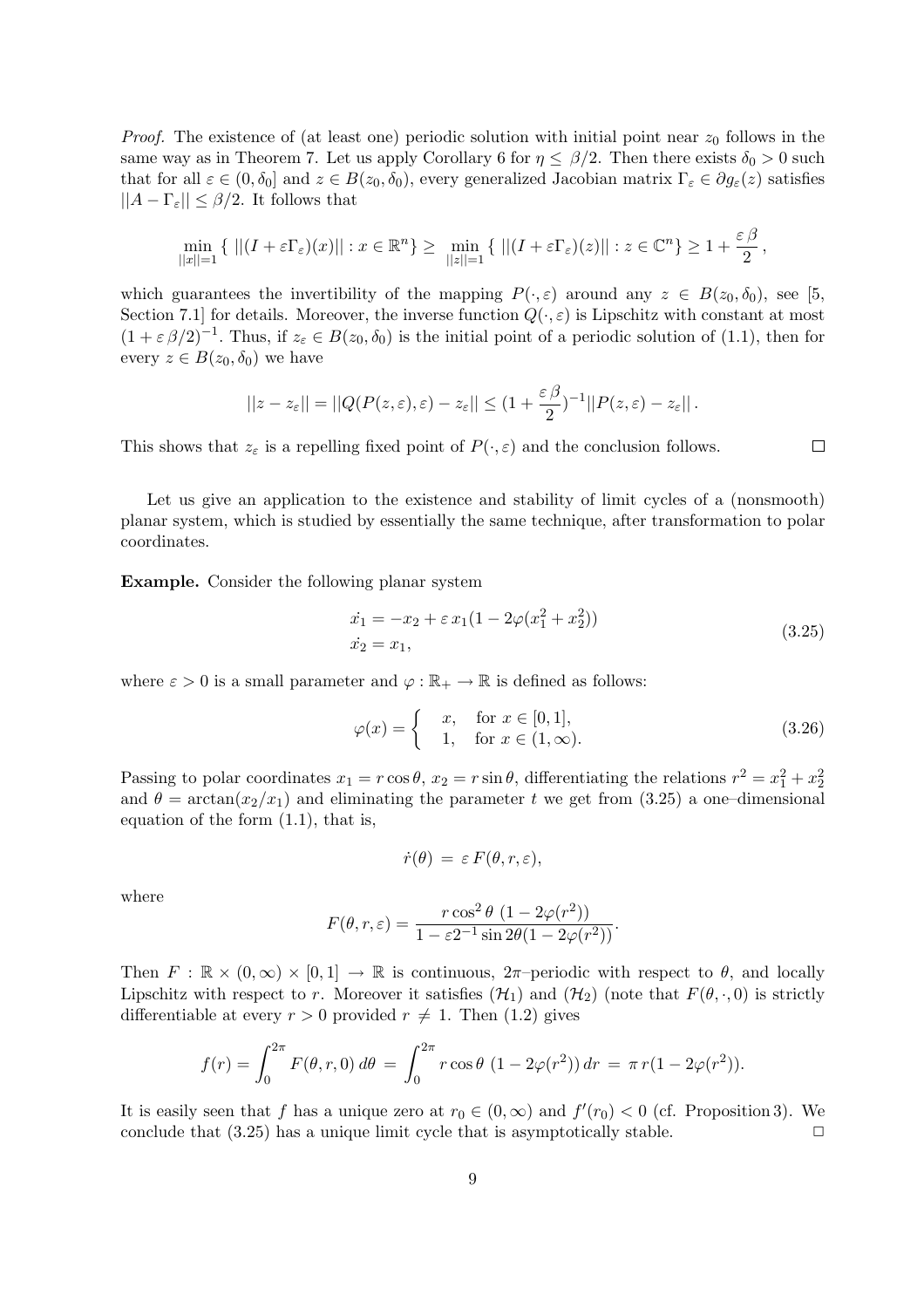Let us conclude with the following remark. Nonsmoothness appears naturally in most concrete problems, and leads to the development of the so-called nonsmooth analysis (see for example [1] and references therein, as well as the classical textbooks [5], [12] and [11]). Here, instead of the classical  $C^1$ -assumption, F is assumed to be strictly differentiable only at points of the form  $(s, z<sub>0</sub>, 0)$ , which enlarges the domain of applicability of the theory: in fact, nonsmoothness seldom occurs in a random manner, but instead it is often well-structured: this is the case for instance in problems involving semialgebraic or subanalytic structures, see [2] for example.

Acknowledgement. This work has been realized during a visit of the first author at the CRM and the Autonomous University of Barcelona. The first author wishes to thank her hosts for hospitality.

## References

- [1] AUSSEL, D., DANIILIDIS, A. & THIBAULT, L., Subsmooth sets: functional characterizations and related concepts, Trans. Amer. Math. Soc. 357 (2005), 1275–1301.
- [2] BOLTE, J., DANIILIDIS, A. & LEWIS, A., The Lojasiewicz inequality for nonsmooth subanalytic functions with applications to subgradient dynamical systems, SIAM J. Optim. 17 (2006), 1205–1223.
- [3] BUICA, A. AND LLIBRE, J., Averaging methods for finding periodic orbits via Brouwer degree, Bull. Sci. Math. 128 (2004), 7–22.
- [4] BUICA, A. AND LLIBRE, J., Bifurcation of limit cycles from a 4-dimensional center in control systems, International Journal of Bifurcation and Chaos 15 (2005), 2653–2662.
- [5] Clarke, F., Optimization and nonsmooth analysis, A Wiley-Interscience Publication. John Wiley & Sons, Inc., New York, 1983.
- [6] Guckenheimer, J. and Holmes, P., Nonlinear oscillations, dynamical systems, and bifurcation of vector fields, Springer–Verlag New York, Heidelberg, Berlin, 1983.
- [7] Hale, J., Ordinary Differential Equations, Robert E. Krieger Publishing Co., 1980.
- [8] Hartono and van der Burgh, A.H.P., Higher–order averaging: periodic solutions, linear systems and an application, Nonlinear Analysis 52 (2003), 1727–1744.
- [9] Mawhin, J., Topological degree methods in nonlinear boundary value problems, CBMS Regional Conference Series in Mathematics, 40. American Mathematical Society, Providence, R.I., 1979.
- [10] M'Closkey, R. T., An averaging theorem for time–periodic degree zero homogeneous differential equations, Systems Control Lett. 32 (1999), 179–183.
- [11] MORDUKHOVICH, B., Variational analysis and generalized differentiation. (Vol. I & II) Grundlehren der Mathematischen Wissenschaften 331, Springer-Verlag, Berlin, 2006.
- [12] ROCKAFELLAR, T. AND WETS, R., Variational analysis, Grundlehren der Mathematischen Wissenschaften 317, Springer-Verlag, Berlin, 1998.
- [13] SANDERS, J. AND VERHULST, F., Averaging methods in nonlinear dynamical systems, Appl. Math. Sci. 59, Springer, 1985.